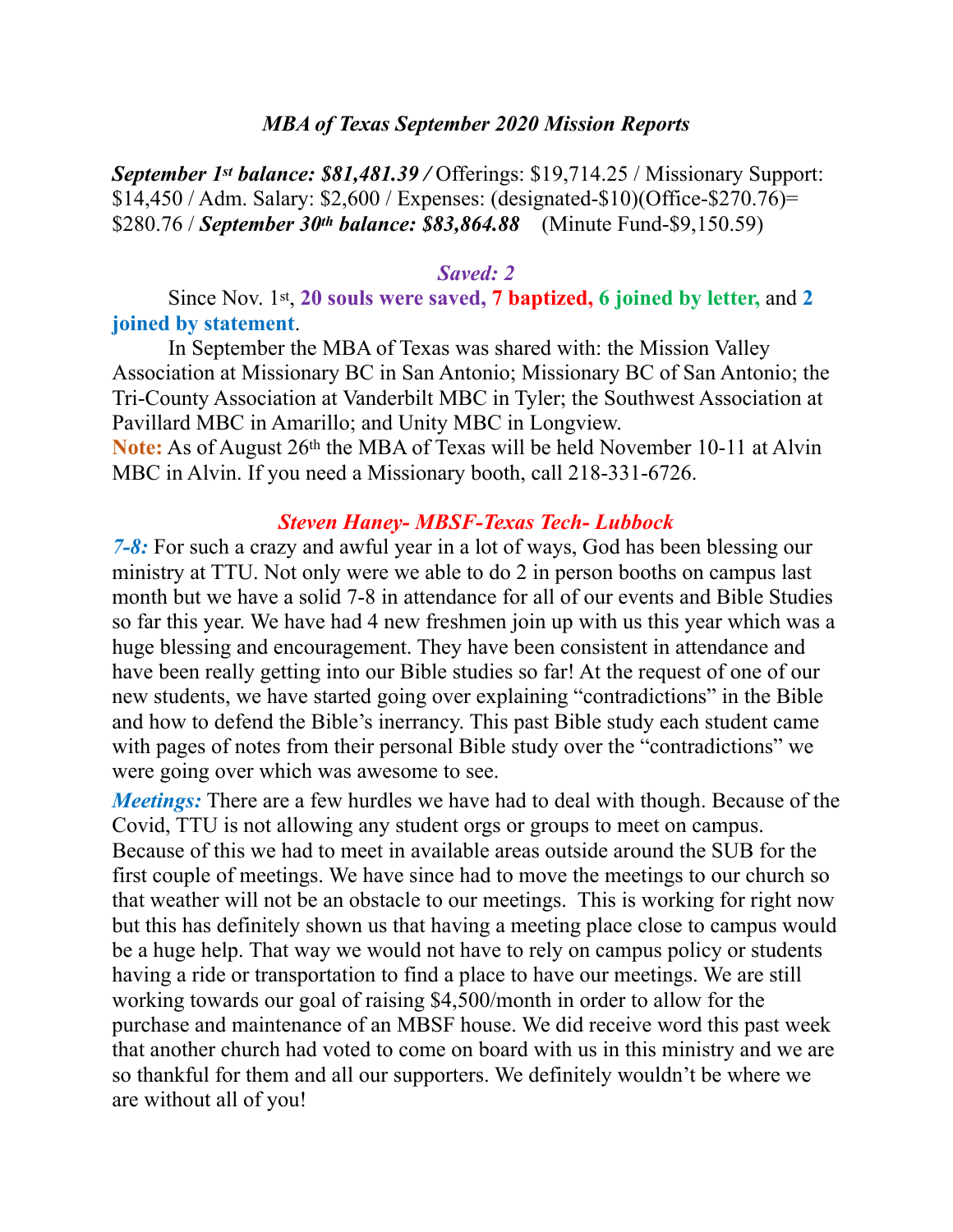*Support:* The offerings for each month have remained steady at around \$3,200/ month for which we are thankful to all those that give to this ministry and continue to pray for us. If anyone has any questions or concerns you can reach me through my Facebook, email at S\_haneymbsf@outlook.com, or text/call (903) 722-1545! Thank you and God bless!

### *Larry Watson- Landmark MBC- Rockdale*

*Visitors:* The month of September, although a short month, has been a busy month for us. We have been working hard to increase our Social Media and Internet presence to have a further reach. We have a brand new website Sheila has been working on, and have seen fruits from that. We had one family visit after finding our website. We are also still broadcasting our radio service to the parking lot, and have one family continue to attend this way. We also have others inquiring about it. *Outreach:* Covid has hampered our ability to do door to door outreach, but we are planning a "No Contact" door to door program, where we will leave door hangers with our church information and the Gospel message to our local community. *Stats:* Averaged 13 in Morning Worship, high of 18, low of 10. We had a total of 7 visitors, 5 of which were first time visitors. Our offering this month was \$805, with \$40 given to missions.

*Prayers:* We would like to ask for prayer for Marilyn, who has been out for the past 2.5 months due to illness. We would also like prayer for Tawana as she went in for major spine surgery this past Friday September 25. She will be in the hospital a few days, and then recovering at home. Her husband Jesse is home with the 4 kids, and needs extra prayers as well.

We would like to thank the MBA for your prayers and support.

### *Joe Bozarth- Fellowship BC- Conroe*

*Steady:* September was a good month for us. Our attendance has remained steady and we rejoice in the Lord and see His blessings continually. We have one young man who continues to faithfully visit.

*Storms:* Covid is still affecting our attendance somewhat; but the recent storms have impacted a family in our membership. Hurricanes Laura & Sally heavily damaged the Louisiana home of one of our members. That family has been away trying to salvage what they can and repair their home. So, remember that family in your prayers.

*Stats:* We averaged 11 in SS; 15 in MW; 10 in EW; and 9 on WE. Our offering was \$5,985, with \$623.52 given to missions and \$3,002 paid on the loan. A special offering of \$500 was given to Ann Holifield.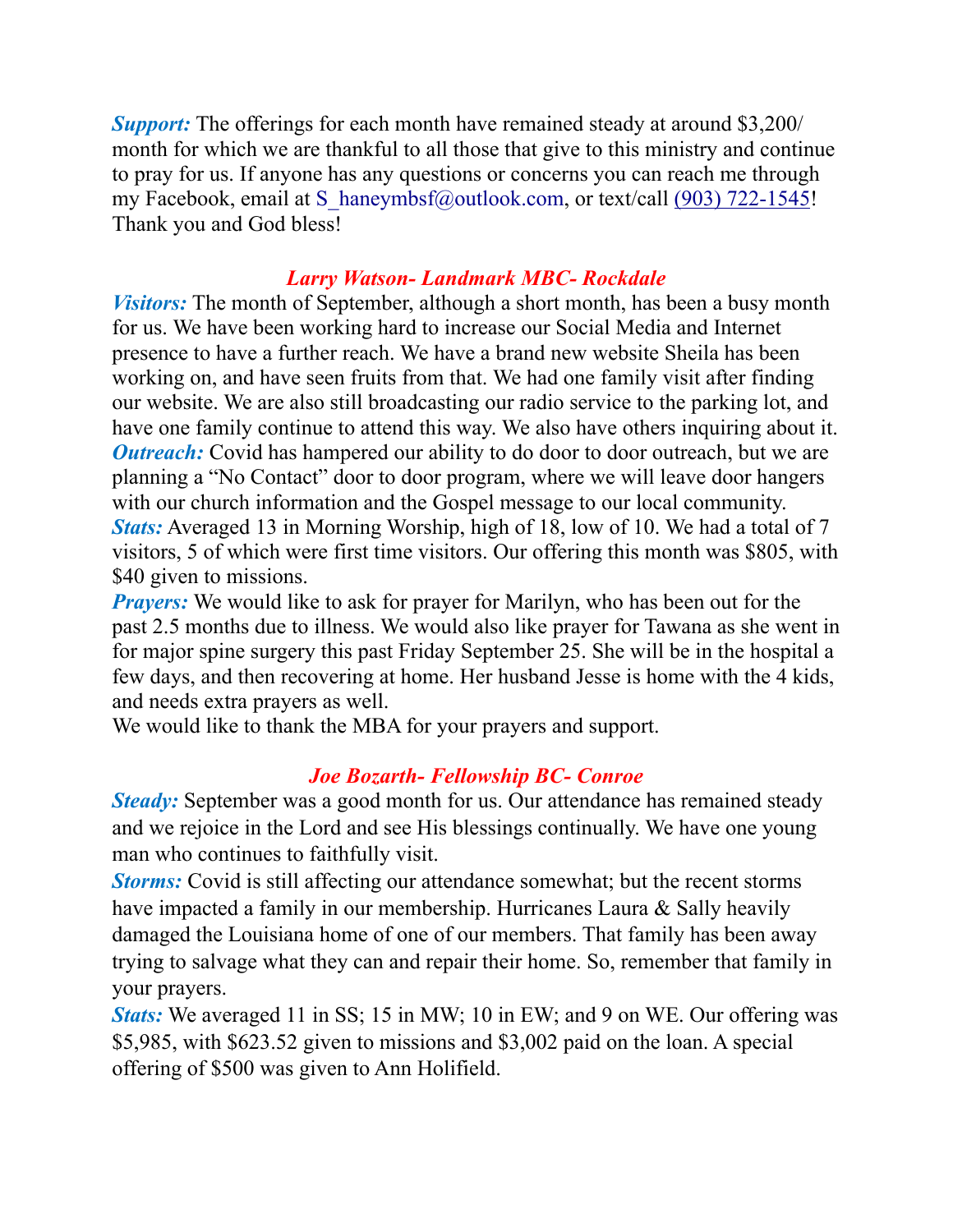*Helping:* Some of the men in the Trinity River Missionary Baptist Association are doing repairs on Anne Holifield's home. Her husband passed away recently and their church has called another preacher. Sister Anne will be moving from the parsonage as soon as all repairs are finished. Our Mission was able to send a special offering for the repairs. I am meeting other men at her home two or three days a week and my job is to repair the plumbing. The Lord is GREAT. Thank you for your prayer and offerings.

# *Glenn McCarver- Borderland MBC- El Paso*

*Mom:* The day after we returned from east Texas last month, my mom fell and severely broke her ankle. They scheduled her surgery for September 10th. While she had successful surgery, the doctor said she will need to be in rehabilitation for another month. I ask you to keep her and my dad in your prayers as it is hard for them to not be able to see each other because of Covid.

*Amy:* I ask you to continue to pray for my wife as she continues to suffer from seizures. Praise God that it doesn't appear that surgery will be necessary! Please pray that the doctor will be able to find the right dosage for the new medicine that Amy is taking.

*LMD*: We were extremely blessed to be the 2020 recipient of the LMD Funds of the SW Association of Missionary Baptists. Thank you to all who support this mission fund, our sending church Northside Baptist Church and Quaker Avenue Missionary Baptist Church for this ministry. It was an awesome feeling to share this with our congregation!

*Stats:* We averaged 8 on SM; 7 on WE, with 2 visitors. We gave \$273 to missions. Thank you for your prayers and support! As always pray for the Borderland!

# *David Smith- Lifeline BC- Mansfield*

*Saved*: Thank the Lord for another soul saved; a youngster about 10 years of age received Christ. Lord willing we will be baptizing 3 on Oct. 11.

*24:* Our national back to church Sunday was another great success with 24 present. *Garage Sale:* This was our first outreach garage sale conducted at our Mobile Church building. We made contact with tons of people from our area. Gave out bibles, and literature to all. We also had some interesting spiritual discussions with folks. We gave away a lot of stuff, and made a little money as well. Thanks to God for all the help and donations we received.

*Tire Shop:* God answered a prayer of nearly 5 years! The husband of one of our members decided to close his tire shop on Sunday's in order for he and his whole family to go to church. This was truly an amazing answer to prayer.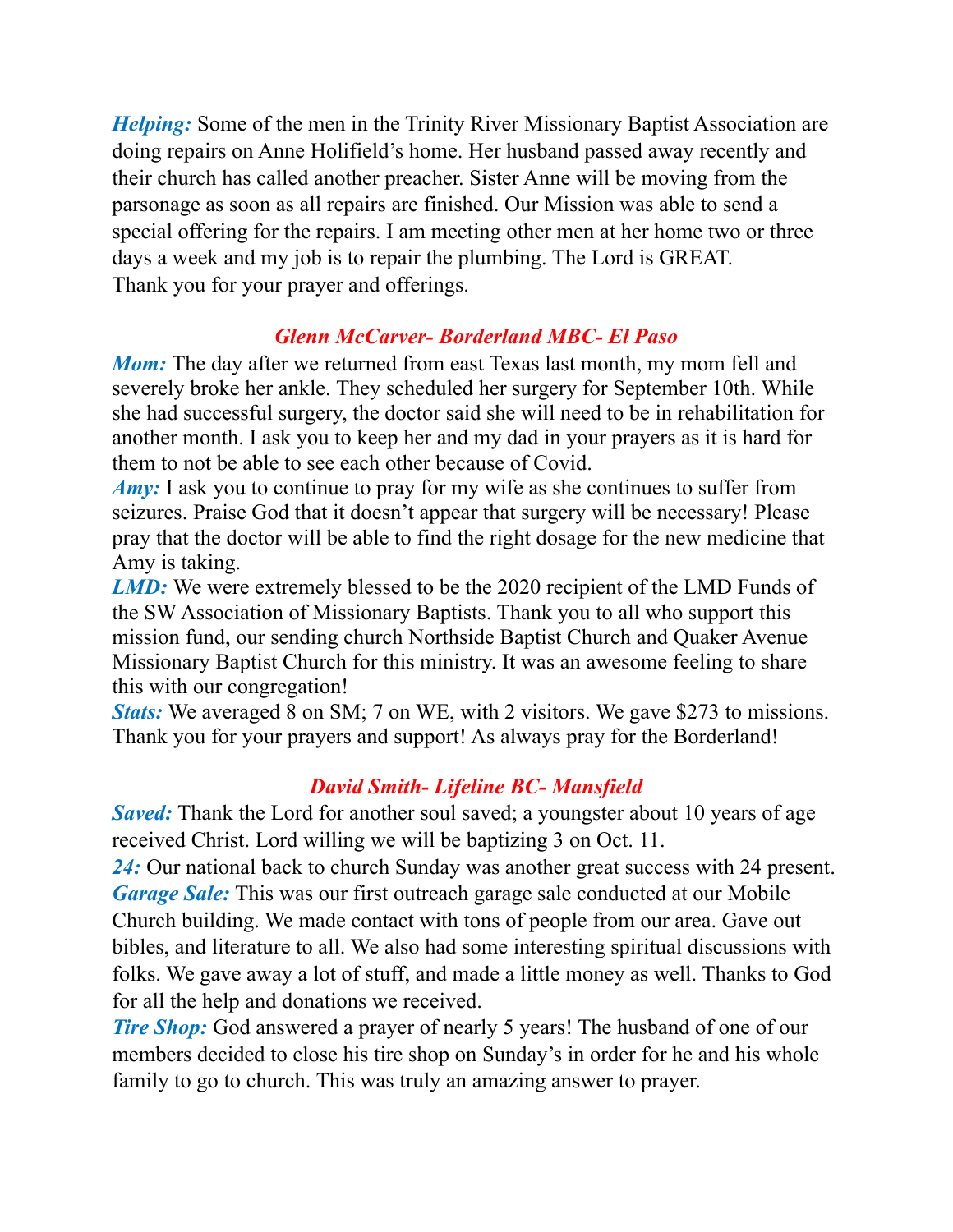*Stats:* We had **1 saved**. We averaged 19 on SM, with 4 first time guests and 8 in small groups. Our offering was \$2,850, with \$200 given to missions, \$937 given to faith promise, and \$725 paid on rent.

*TMD*: Our sponsoring pastor, Monty Hilliard, called me and announced the great news about us receiving the TMD Funds. We are greatly surprised! This will help us get very close to purchasing our own land for future building project.

*Muslims:* We are regularly meeting new friends. Please pray for a breakthrough for our outreach to the Muslims. It is slow here but we keep on making new friends in our neighborhood. There are over 50 Kurdish families here in our neighborhood and we know about half a dozen families which we have befriended and are regularly having opportunities to speak into their lives about Jesus Christ.

### *Victor Rice- Shiloh MBC- San Antonio*

*Low:* We want to say thank you Lord for the people you place in our lives, and for the support and prayers. Our attendance is still being affected by the virus and the slow moving construction of the complex where we meet.

*Association:* We attended the local Mission Valley Association at MBC in San Antonio where Bro. Joseph Rice moderated the meeting, we heard a great message from Bro. Roddy Rogers and gave our report.

*Stats:* We had **1 saved**. We averaged 13 in SS; 19 in MW; 14 on SE; and 12 on WE. Our offering was \$3,188 with \$691.60 given to missions and \$1,200 paid on rent.

*Loss, Saved:* We had a dear sister, Pat Pileggi, go to be with the Lord after being in the hospital the last 9 weeks battling COPD and a flesh eating virus. This is a sister that showed great faith after losing everything in a hurricane in Rockport, and battling her illness and she was faithful to serve. We, as a church, are heavy hearted and will miss her in the flesh, but are rejoicing that she is with the Lord and in no more pain. Pray for her husband, Bro. Mike, as he is blind and as we take care of him. Pray as we perform the celebration of life on the 10<sup>th</sup> of Oct.

We were blessed on the last Sunday of sis. Pat physical life we had a young boy come forward, after accepting the Lord as his Savior, requesting baptism. We see as the Lord receives one home, he is replacing with one, as we disciple in the Lord. Thank you for your prayers and support.

# *Daniel Tijerina- A New Beginning BC- Mission*

**Praises:** We thank the Lord for permitting us to gather at our home. We are working with several new families with children and teenagers. All Honor and Glory to our Lord and Savior.

**Missions:** We continue to pray for and assist missionaries in Quintana Roo, Saltillo, Hidalgo, Monterrey, and Camargo. We have been praying and sending